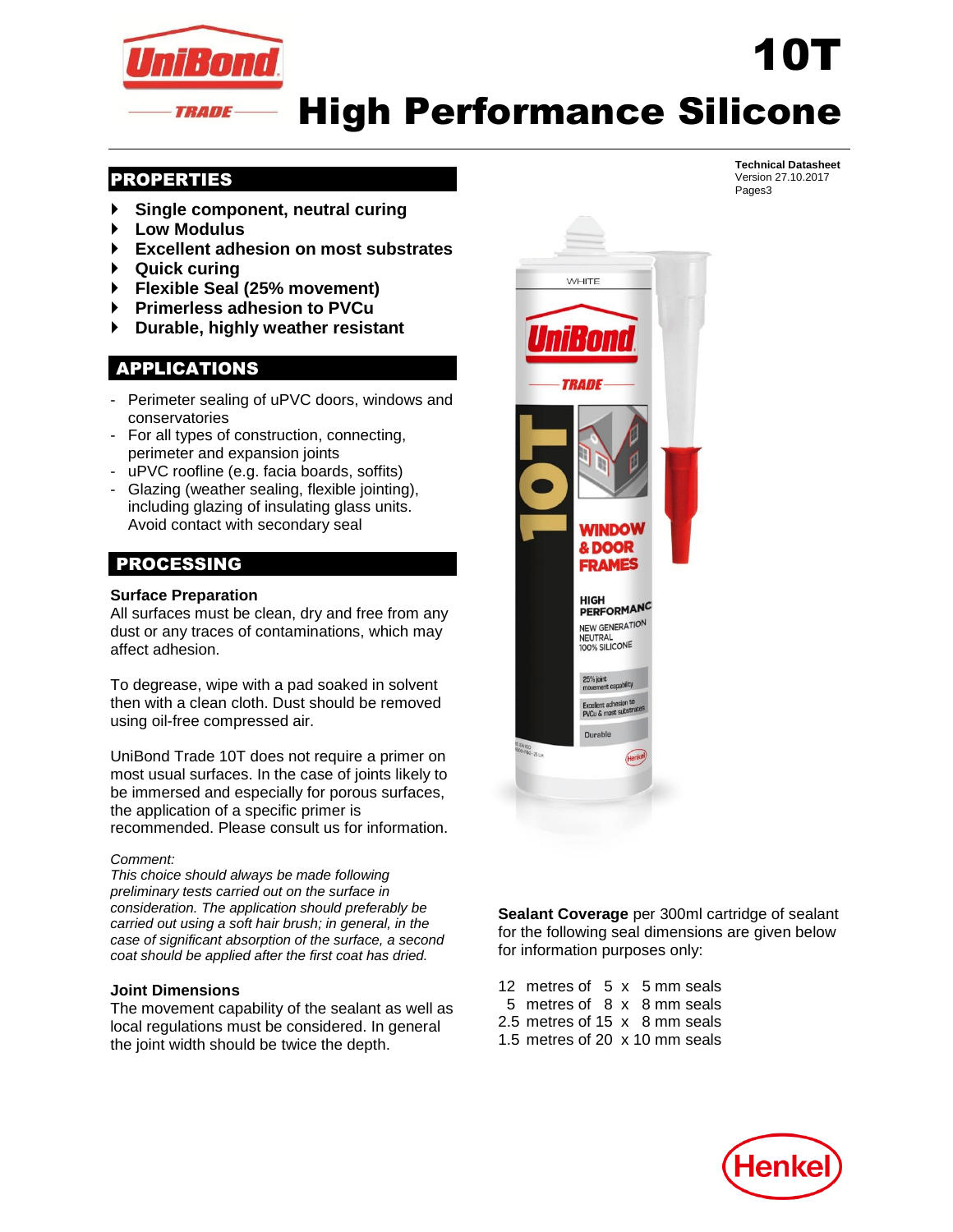

# High Performance Silicone

## TEMPERATURES

#### **Application**

Application Temperatures: +5°C to +40°C

**Service** 

Service Temperatures: - 50°C to + 120°C

## CHARACTERISTICS

| Type of silicone :                                              | Alkoxy                                                                                |
|-----------------------------------------------------------------|---------------------------------------------------------------------------------------|
| Density<br>ISO 2811-1                                           | $~1,38$ g/ml<br>white<br>$~1,01$ g/ml<br>translucent                                  |
| Resistance to flow<br><b>ISO 7390</b>                           | $\sim$ 1 mm<br>white<br>$\sim 0$ mm<br>translucent                                    |
| Skin formation time<br>+23°C/50% RH                             | $\sim$ 25 min.<br>white<br>$\sim$ 20 min.<br>translucent                              |
| Curing speed<br>+23°C, 50%RH, cross-section of joint<br>20x10mm | $\sim$ 2 mm/ day<br>white<br>$\sim$ 2,5 mm/ day<br>translucent                        |
| Shore A hardness<br><b>ISO 868</b>                              | ~20<br>white<br>~17<br>translucent                                                    |
| Movement capability<br>ISO 11600                                | 25%                                                                                   |
| Max. joint width                                                | 30 mm                                                                                 |
| Change of volume<br>ISO 10563                                   | ~10/2<br>white<br>~18%<br>translucent                                                 |
| Elastic recovery<br><b>ISO 7389-A</b>                           | ~1.85%                                                                                |
| Modulus at 100%<br>elongation<br>ISO 8339-A                     | $\sim 0.35$ N/mm <sup>2</sup><br>white<br>$\sim 0.3$ N/mm <sup>2</sup><br>translucent |
| Elongation at break<br>ISO 8339-A                               | 450 %<br>white<br>300 %<br>translucent                                                |

## STANDARDS

**ISO**  ISO 11600-F&G-25 LM

#### **EN 15651-1 (CE marking)**

Product type F-EXT-INT: sealant for façade for interior and exterior applications

10T

### **EN 15651-2 (CE marking)**

Product type G: sealant for glazing applications

#### **EN 13501-1**

Reaction to fire: class E

## IMPORTANT ADVICE

#### **Cleaning tools**

Areas soiled with fresh sealant may be cleaned with a dry pad or a pad soaked in a solvent. Any cured sealant can be removed by scraping (e. g. using a razor blade) or by using a special silicone remover product.

#### **Storage**

Cool, dry and free from frost

#### **Shelf Life**

12 Months when stored at temperatures between +5°C and +25°C in original, unopened packaging after date of manufacture.

## SAFETY

#### **Safety Advice**

Consult the Material Safety Data Sheet (mymsds.henkel.com) for UniBond Trade 10T. [www.unibond-trade.co.uk](http://www.unibond-trade.co.uk/)

## COLOURS

**White** 

## PACKAGING

UniBond Trade 10T is supplied in 300ml cartridges.

## DISPOSAL

#### **Product and packaging disposal**

Dispose of waste and residues in accordance with local authority requirements (please refer to Safety Data Sheet for more information).